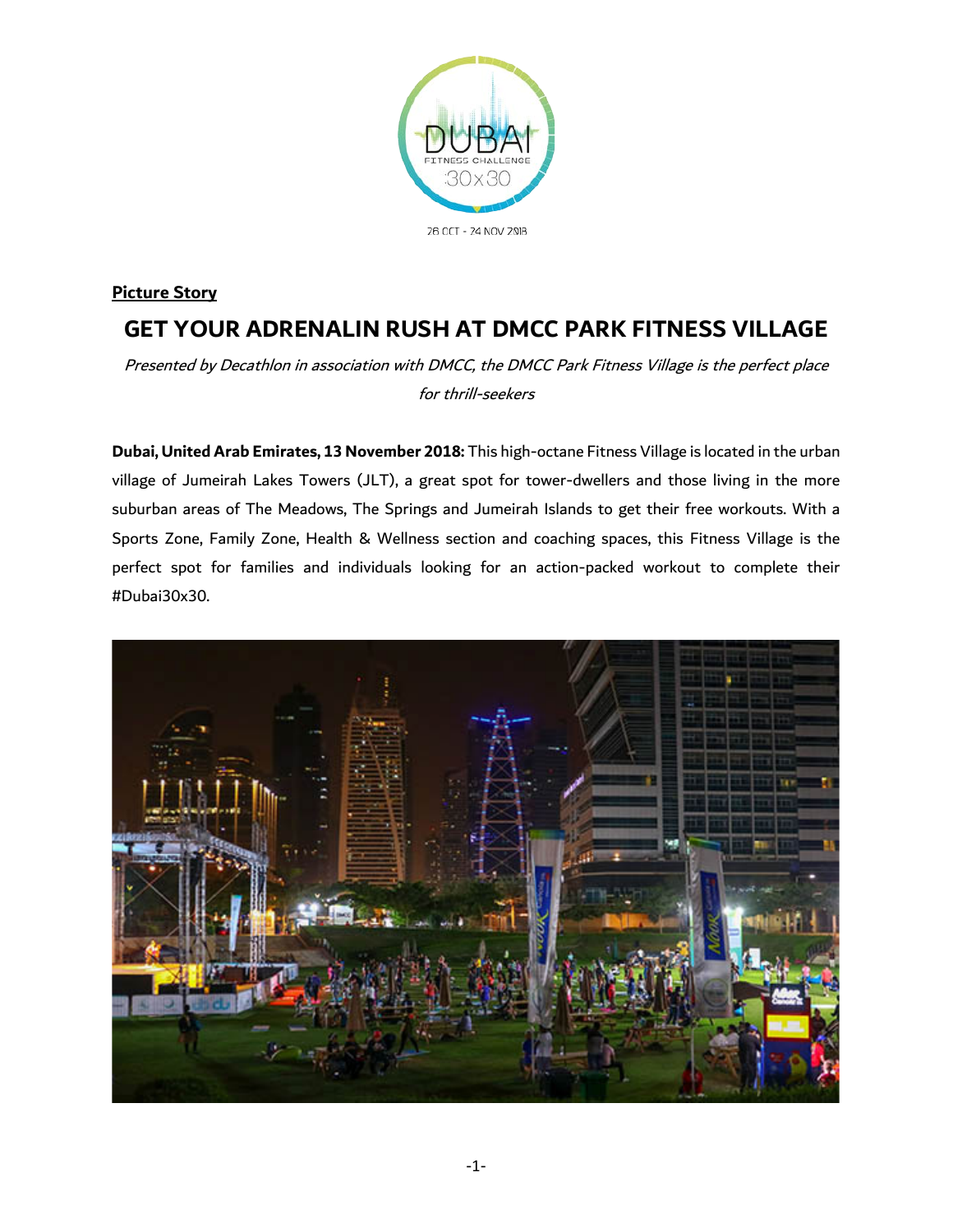

#### 26 OCT - 24 NOV 2018

The Family Zone is brimming with activities including one-on-one Adults Ninja Warrior sessions, Kids Ninja Warrior, Parkour course, gymnastics, trampolining zone and climbing wall. The Sports Zone, housing pitches and courts for basketball, football, netball and volleyball, is dedicated to team sports, and has basketball and football coaches available to give you that bit of guidance. And, after all the excitement, you can relax and take some time out in the Tranquil Zone.



The free classes given on the main stage have proved a massive hit since the Village opened. Led by worldrenowned fitness leaders, you can attend Yoga and Meditation by Karma Yoga, HIIT Pilates by Lilly Sabry and Bootcamp by Amanda Louise among many more. There are also daily '30x30 with Disney' sessions; a 30-minute exclusive DFC and The Walt Disney Company collaboration workout video for kids inspired by Disney, Marvel Studios and Disney•Pixar characters. There is also a Health and Wellness section where you can get your health and fitness tested for free with Mediclinic.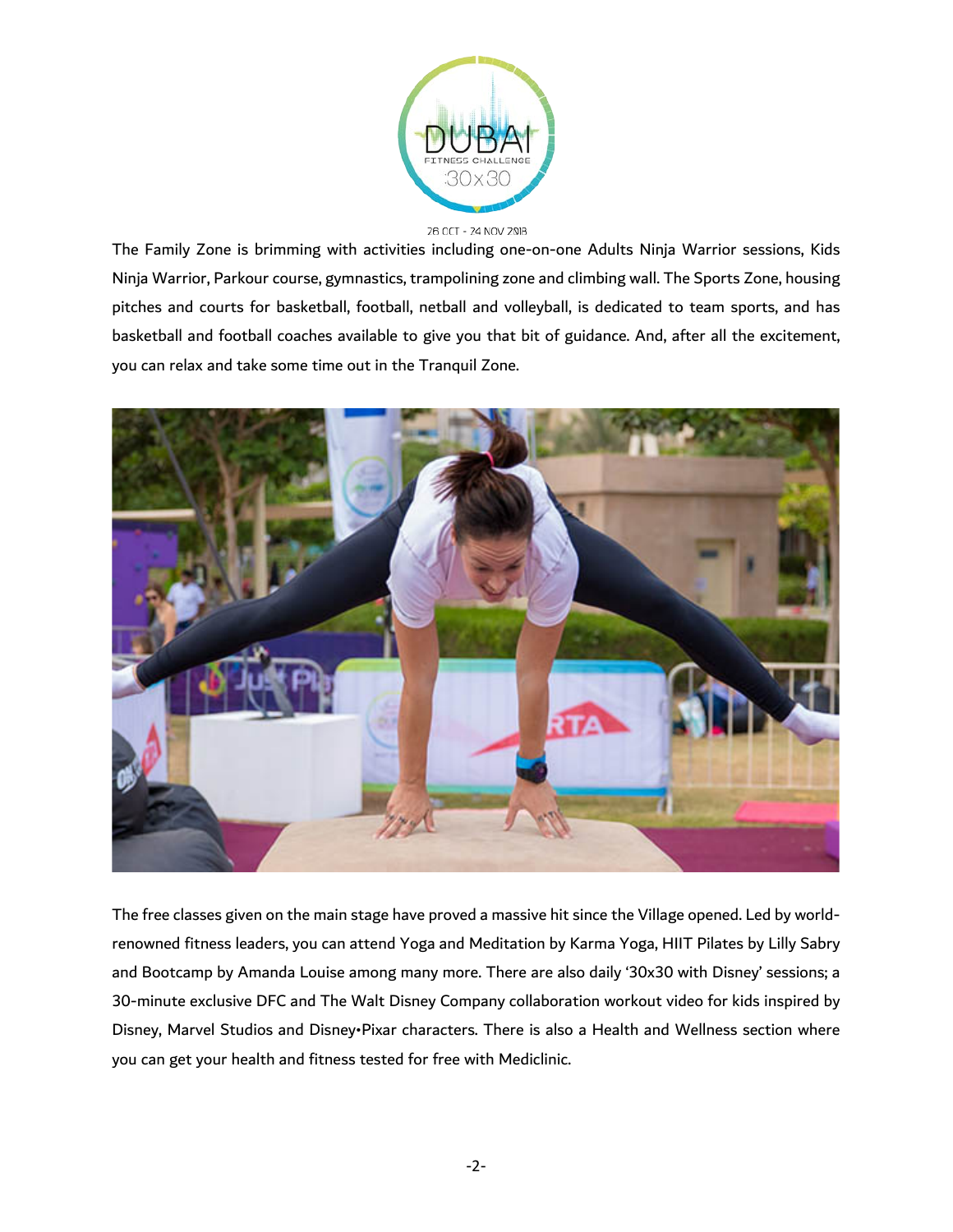



The DMCC Fitness Village is home to basketball, volleyball and football tournaments - here is your chance to show off the skills you learnt! Open until November 22, the venue welcomes participants from **07:00– 21:00 weekdays; 14:00–21:00 Fridays and 12:00-21:00 Saturdays.** The DMCC Park Fitness Village is one of five themed fitness villages taking place across the city this Dubai Fitness Challenge.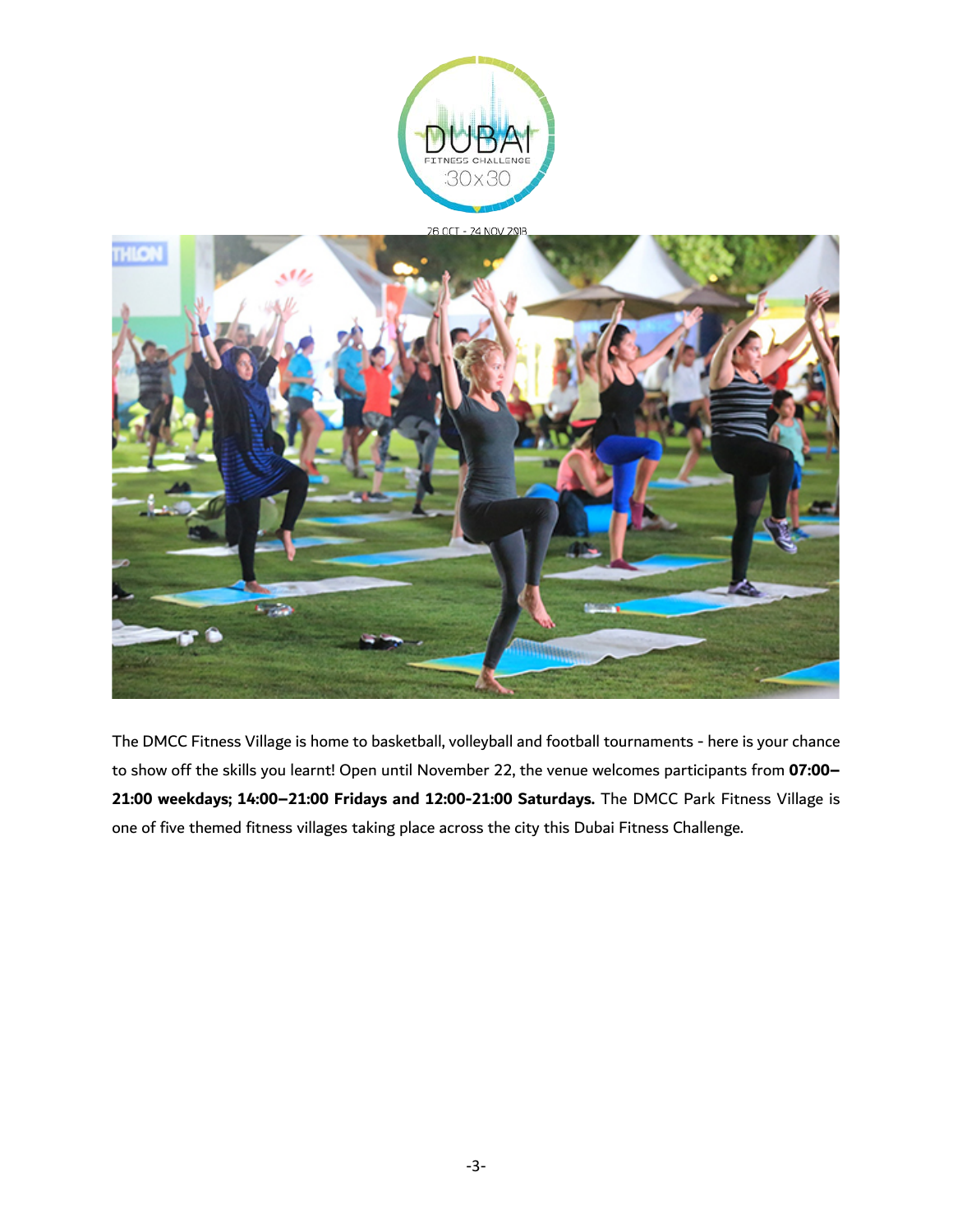



## **-Ends-**

\*For details of the full event / daily schedule visi[t www.dubaifitnesschallenge.com](http://www.dubaifitnesschallenge.com/) or check the Dubai Fitness App

#### **For more information, visit:**

| Website:   | www.dubaifitnesschallenge.com          |
|------------|----------------------------------------|
| Facebook:  | www.facebook.com/dubaifitnesschallenge |
| Instagram: | @dubaifitnesschallenge                 |
| Twitter:   | @dxbfitchallenge                       |
| Hashtag:   | #Dubai30x30                            |

For further information and images, contact: ASDA'A BCW on  $\frac{d f_c \omega_{bm.com}}{d}$  / +971 4 450 7600 or contact [mediarelations@dubaitourism.ae](mailto:mediarelations@dubaitourism.ae)

## **Partners and Sponsors, DFC 2018**